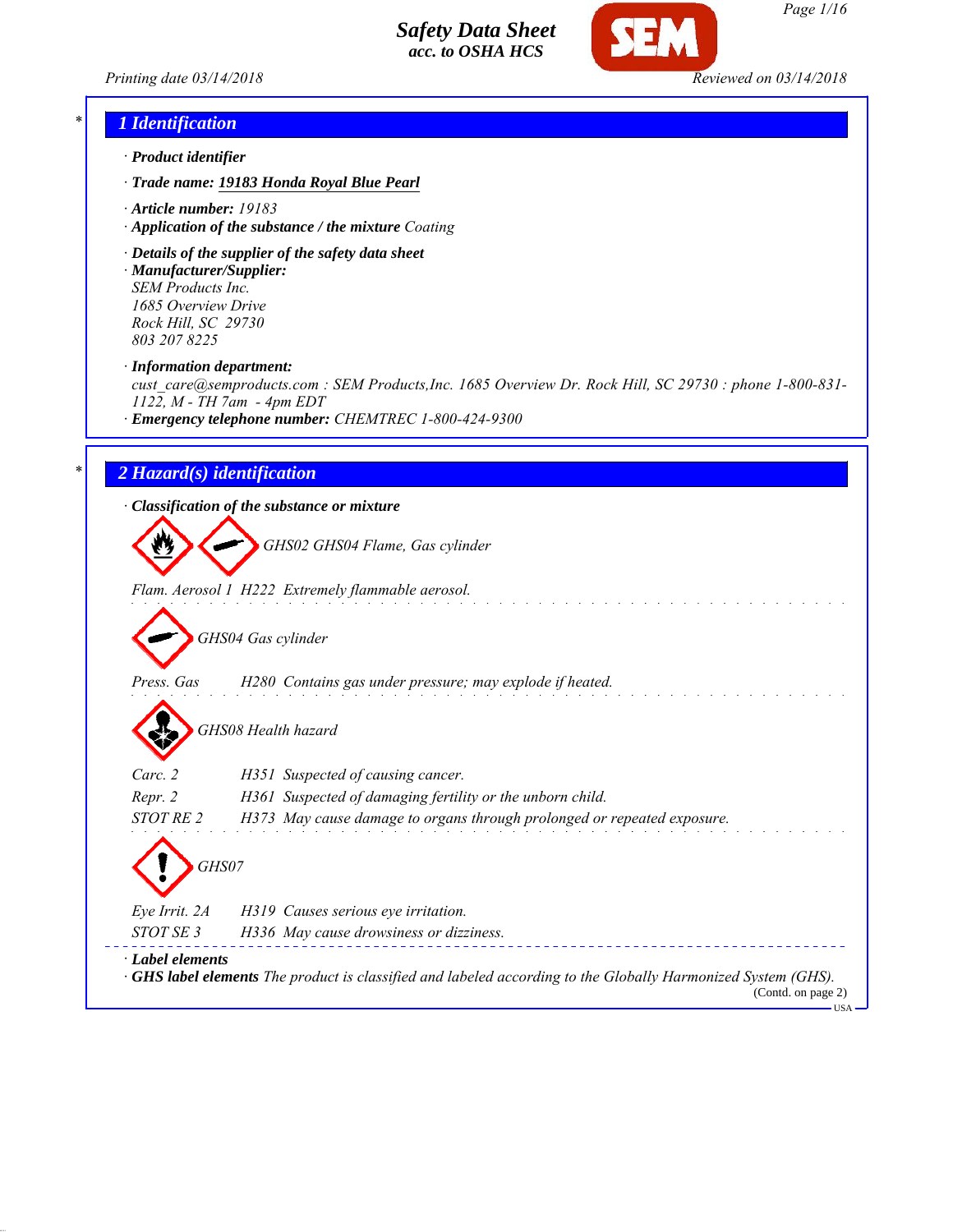*Printing date 03/14/2018 Reviewed on 03/14/2018*

SEM

*Trade name: 19183 Honda Royal Blue Pearl*

| · Hazard pictograms                   | (Contd. of page 1)                                                                                            |
|---------------------------------------|---------------------------------------------------------------------------------------------------------------|
|                                       |                                                                                                               |
|                                       |                                                                                                               |
| GHS <sub>04</sub><br>GHS02            | GHS07<br>GHS08                                                                                                |
| · Signal word Danger                  |                                                                                                               |
|                                       | · Hazard-determining components of labeling:                                                                  |
| acetone                               |                                                                                                               |
| toluene                               |                                                                                                               |
| 4-methylpentan-2-one                  |                                                                                                               |
| n-butyl acetate                       |                                                                                                               |
| · Hazard statements                   |                                                                                                               |
|                                       | H222 Extremely flammable aerosol.                                                                             |
|                                       | H280 Contains gas under pressure; may explode if heated.                                                      |
|                                       | H319 Causes serious eye irritation.                                                                           |
|                                       | H351 Suspected of causing cancer.                                                                             |
|                                       | H361 Suspected of damaging fertility or the unborn child.<br>H336 May cause drowsiness or dizziness.          |
|                                       | H373 May cause damage to organs through prolonged or repeated exposure.                                       |
| · Precautionary statements            |                                                                                                               |
| P <sub>201</sub>                      | Obtain special instructions before use.                                                                       |
| P202                                  | Do not handle until all safety precautions have been read and understood.                                     |
| P210                                  | Keep away from heat/sparks/open flames/hot surfaces. - No smoking.                                            |
| P211                                  | Do not spray on an open flame or other ignition source.                                                       |
| P <sub>251</sub>                      | Pressurized container: Do not pierce or burn, even after use.                                                 |
| P260                                  | Do not breathe dust/fume/gas/mist/vapors/spray.                                                               |
| P264                                  | Wash thoroughly after handling.                                                                               |
| P271                                  | Use only outdoors or in a well-ventilated area.                                                               |
| P280                                  | Wear protective gloves/protective clothing/eye protection/face protection.                                    |
| $P304 + P340$                         | IF INHALED: Remove person to fresh air and keep comfortable for breathing.                                    |
|                                       | P305+P351+P338 If in eyes: Rinse cautiously with water for several minutes. Remove contact lenses, if present |
|                                       | and easy to do. Continue rinsing.                                                                             |
| $P308 + P313$                         | IF exposed or concerned: Get medical advice/attention.                                                        |
| P312                                  | Call a poison center/doctor if you feel unwell.                                                               |
| P314                                  | Get medical advice/attention if you feel unwell.                                                              |
| P337+P313                             | If eye irritation persists: Get medical advice/attention.                                                     |
| $P403 + P233$                         | Store in a well-ventilated place. Keep container tightly closed.                                              |
| P <sub>405</sub>                      | Store locked up.                                                                                              |
| $P410 + P403$                         | Protect from sunlight. Store in a well-ventilated place.                                                      |
| $P410 + P412$<br>P501                 | Protect from sunlight. Do not expose to temperatures exceeding 50°C/122°F.                                    |
|                                       | Dispose of contents/container in accordance with local/regional/national/international<br>regulations.        |
| · Classification system:              |                                                                                                               |
| $\cdot$ NFPA ratings (scale $0 - 4$ ) |                                                                                                               |
|                                       |                                                                                                               |
|                                       | $Health = 2$                                                                                                  |
|                                       | $Fire = 4$                                                                                                    |

 $\begin{array}{c} \mathbf{3} \\ \mathbf{3} \end{array}$  *Fire = 4 Reactivity = 3*

2

(Contd. on page 3)  $-<sup>USA</sup>$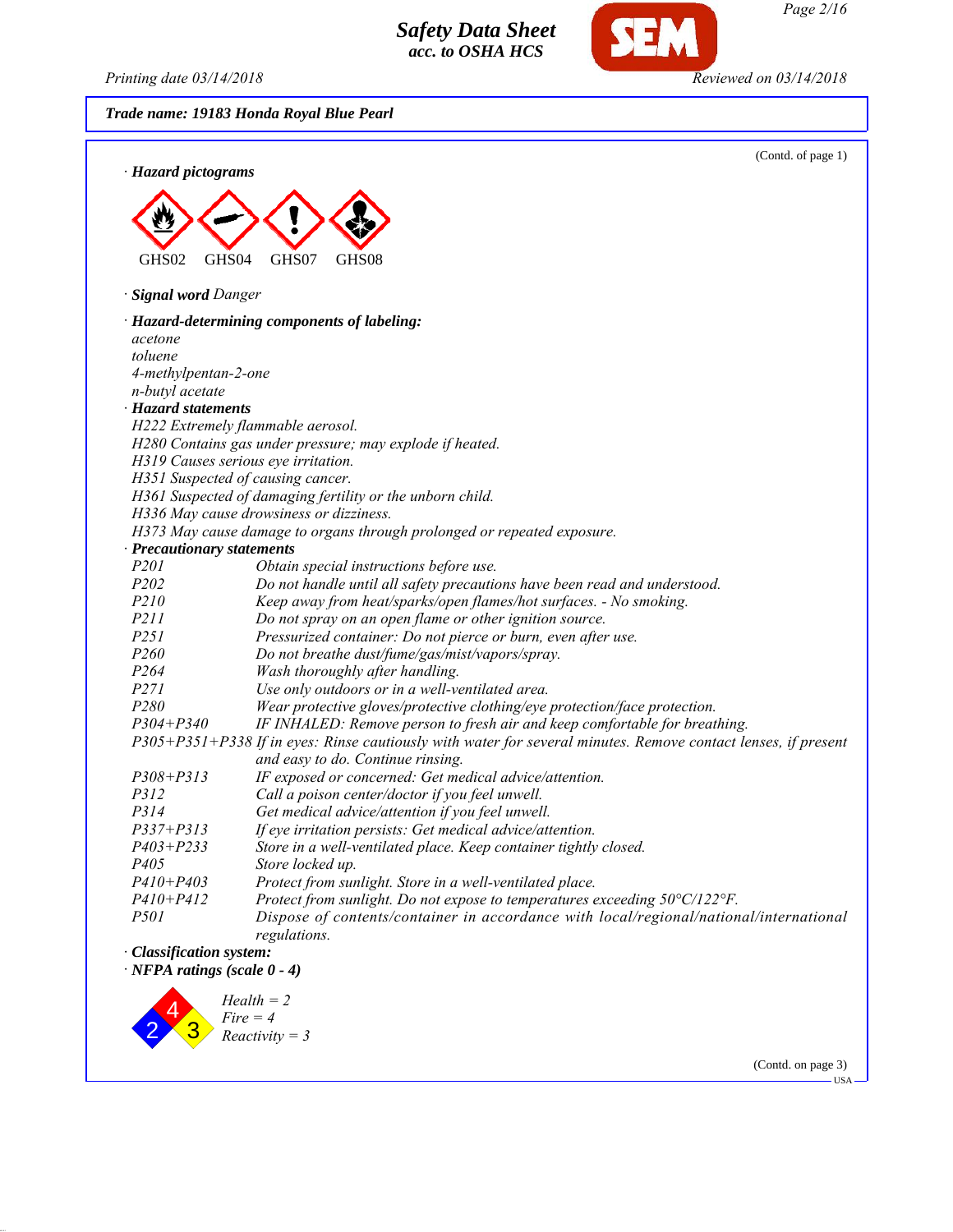*Printing date 03/14/2018 Reviewed on 03/14/2018*

#### *Trade name: 19183 Honda Royal Blue Pearl*

(Contd. of page 2)

*· HMIS-ratings (scale 0 - 4)*



*· Other hazards*

*· Results of PBT and vPvB assessment*

- *· PBT: Not applicable.*
- *· vPvB: Not applicable.*

#### *\* 3 Composition/information on ingredients*

*· Chemical characterization: Mixtures*

*· Description:*

*Mixture: consisting of the following components. Weight percentages*

| · Dangerous components:<br>$13 - 30\%$ |                                                  |                   |  |  |
|----------------------------------------|--------------------------------------------------|-------------------|--|--|
| $67-64-1$ acetone                      |                                                  |                   |  |  |
|                                        | 68476-86-8 Petroleum gases, liquefied, sweetened |                   |  |  |
|                                        | $123-86-4$ n-butyl acetate                       | 13-30%            |  |  |
|                                        | 108-65-6 2-methoxy-1-methylethyl acetate         | $10 - 13%$        |  |  |
|                                        | $110-19-0$ isobutyl acetate                      | $5 - 7\%$         |  |  |
| 108-88-3 toluene                       |                                                  | $1.5 - 5\%$       |  |  |
|                                        | 763-69-9 ethyl 3-ethoxypropionate                | $1.5 - 5\%$       |  |  |
|                                        | 108-10-1 4-methylpentan-2-one                    | $1 - 1.5\%$       |  |  |
|                                        | 100-41-4 ethylbenzene                            | $\geq 0.1 - 51\%$ |  |  |

#### *\* 4 First-aid measures*

- *· After inhalation: Supply fresh air; consult doctor in case of complaints.*
- *· After skin contact: Generally the product does not irritate the skin.*
- *· After eye contact:*
- *Rinse opened eye for several minutes under running water. If symptoms persist, consult a doctor.*
- *· After swallowing: If symptoms persist consult doctor.*
- *· Information for doctor:*
- *· Most important symptoms and effects, both acute and delayed No further relevant information available.*
- *· Indication of any immediate medical attention and special treatment needed*
- *No further relevant information available.*

#### *\* 5 Fire-fighting measures*

- *· Extinguishing media*
- *· Suitable extinguishing agents:*
- *CO2, extinguishing powder or water spray. Fight larger fires with water spray or alcohol resistant foam.*
- *· Special hazards arising from the substance or mixture No further relevant information available.*

(Contd. on page 4)

*<sup>·</sup> Description of first aid measures*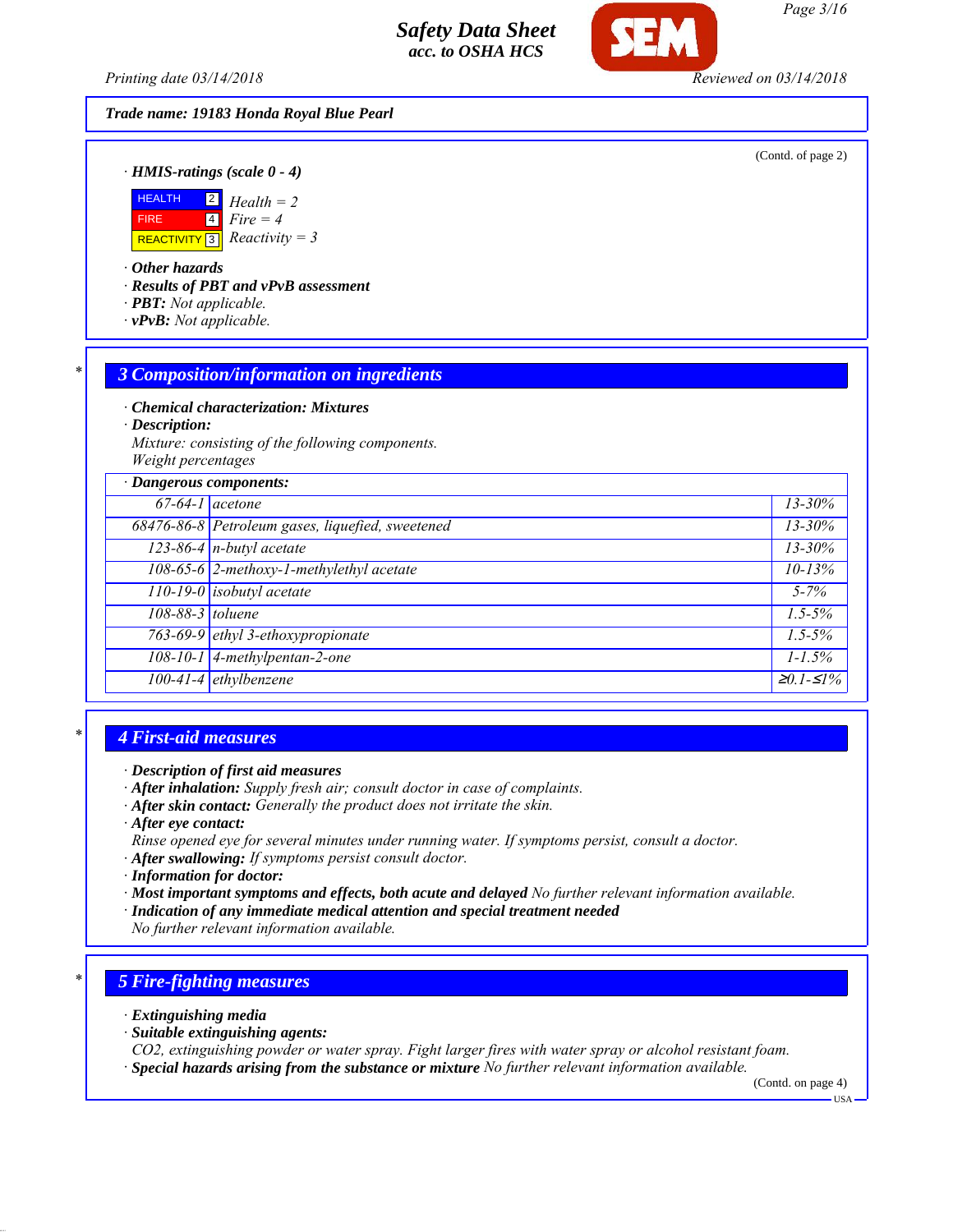

*Trade name: 19183 Honda Royal Blue Pearl*

*· Advice for firefighters*

*· Protective equipment: Wear self-contained respiratory protective device.*

## *\* 6 Accidental release measures*

## *· Personal precautions, protective equipment and emergency procedures Wear protective equipment. Keep unprotected persons away.*

*· Environmental precautions: Do not allow to enter sewers/ surface or ground water.*

*· Methods and material for containment and cleaning up:*

- *Dispose contaminated material as waste according to item 13. Ensure adequate ventilation.*
- *· Reference to other sections*
- *See Section 7 for information on safe handling.*
- *See Section 8 for information on personal protection equipment.*
- *See Section 13 for disposal information.*
- *· Protective Action Criteria for Chemicals*

| $123-86-4$ n-butyl acetate<br>108-65-6 2-methoxy-1-methylethyl acetate<br>$110-19-0$ isobutyl acetate<br>763-69-9 ethyl 3-ethoxypropionate<br>108-10-1 4-methylpentan-2-one<br>$110-43-0$ heptan-2-one<br>7631-86-9 silicon dioxide, chemically prepared<br>$1333-86-4$ Carbon black | 200 ppm<br>5 ppm<br>$50$ ppm<br>450 ppm<br>$67$ ppm<br>$1.6$ ppm<br>$75$ ppm<br>$150$ ppm<br>$18 \text{ mg/m}^3$<br>$130$ ppm                                                                                                                                 |
|--------------------------------------------------------------------------------------------------------------------------------------------------------------------------------------------------------------------------------------------------------------------------------------|---------------------------------------------------------------------------------------------------------------------------------------------------------------------------------------------------------------------------------------------------------------|
|                                                                                                                                                                                                                                                                                      |                                                                                                                                                                                                                                                               |
|                                                                                                                                                                                                                                                                                      |                                                                                                                                                                                                                                                               |
|                                                                                                                                                                                                                                                                                      |                                                                                                                                                                                                                                                               |
|                                                                                                                                                                                                                                                                                      |                                                                                                                                                                                                                                                               |
|                                                                                                                                                                                                                                                                                      |                                                                                                                                                                                                                                                               |
|                                                                                                                                                                                                                                                                                      |                                                                                                                                                                                                                                                               |
|                                                                                                                                                                                                                                                                                      |                                                                                                                                                                                                                                                               |
|                                                                                                                                                                                                                                                                                      |                                                                                                                                                                                                                                                               |
|                                                                                                                                                                                                                                                                                      |                                                                                                                                                                                                                                                               |
|                                                                                                                                                                                                                                                                                      |                                                                                                                                                                                                                                                               |
|                                                                                                                                                                                                                                                                                      | $9 \frac{mg}{m^3}$                                                                                                                                                                                                                                            |
|                                                                                                                                                                                                                                                                                      | 33 ppm                                                                                                                                                                                                                                                        |
|                                                                                                                                                                                                                                                                                      | $30 \frac{\text{mg}}{\text{m}}\text{s}$                                                                                                                                                                                                                       |
|                                                                                                                                                                                                                                                                                      | $9 \frac{mg}{m^3}$                                                                                                                                                                                                                                            |
| $71 - 36 - 3$ butan-1-ol<br>$60$ ppm                                                                                                                                                                                                                                                 |                                                                                                                                                                                                                                                               |
|                                                                                                                                                                                                                                                                                      | $15 \text{ mg/m}^3$                                                                                                                                                                                                                                           |
|                                                                                                                                                                                                                                                                                      | $\frac{30 \text{ mg}}{m^3}$                                                                                                                                                                                                                                   |
| $18282 - 10 - 5$ tin dioxide<br>$7.6 \text{ mg/m}^3$                                                                                                                                                                                                                                 |                                                                                                                                                                                                                                                               |
|                                                                                                                                                                                                                                                                                      |                                                                                                                                                                                                                                                               |
|                                                                                                                                                                                                                                                                                      | $3200*ppm$                                                                                                                                                                                                                                                    |
|                                                                                                                                                                                                                                                                                      | $200$ ppm                                                                                                                                                                                                                                                     |
| 108-65-6 2-methoxy-1-methylethyl acetate<br>$1,000$ ppm                                                                                                                                                                                                                              |                                                                                                                                                                                                                                                               |
| $1300*ppm$<br>$110-19-0$ isobutyl acetate                                                                                                                                                                                                                                            |                                                                                                                                                                                                                                                               |
|                                                                                                                                                                                                                                                                                      | $560$ ppm                                                                                                                                                                                                                                                     |
|                                                                                                                                                                                                                                                                                      | 18 ppm                                                                                                                                                                                                                                                        |
|                                                                                                                                                                                                                                                                                      | $500$ ppm                                                                                                                                                                                                                                                     |
|                                                                                                                                                                                                                                                                                      | $\overline{670}$ ppm                                                                                                                                                                                                                                          |
|                                                                                                                                                                                                                                                                                      | 100-41-4 ethylbenzene<br>$13463-67-7$ titanium dioxide<br>7727-43-7 barium sulphate, natural<br>25322-68-3 Polyethylene glycol<br>$123-86-4$ n-butyl acetate<br>763-69-9 ethyl 3-ethoxypropionate<br>108-10-1 4-methylpentan-2-one<br>$110-43-0$ heptan-2-one |

*Page 4/16*

(Contd. of page 3)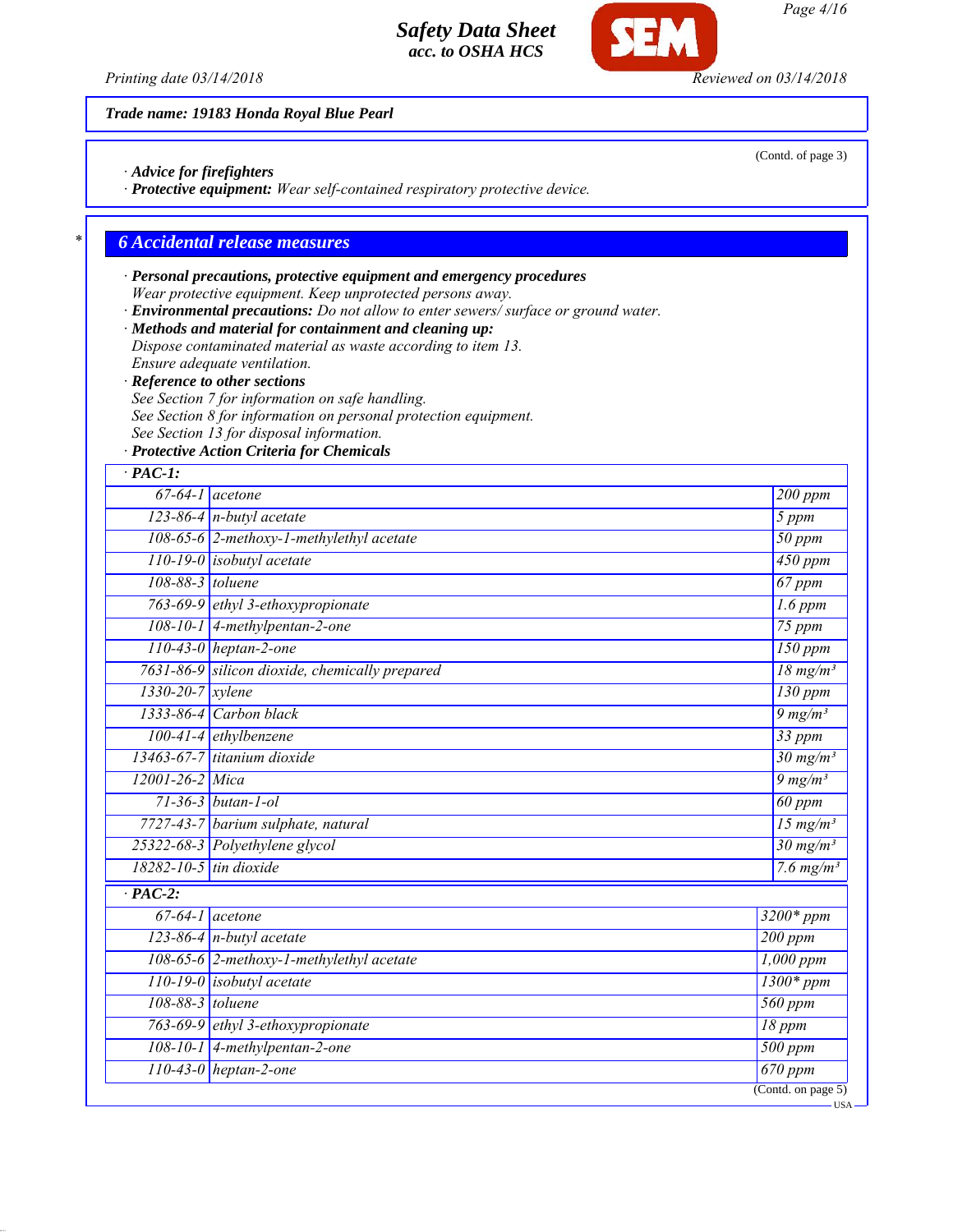

*Printing date 03/14/2018 Reviewed on 03/14/2018*

#### *Trade name: 19183 Honda Royal Blue Pearl*

|                              |                                                | (Contd. of page 4)                |
|------------------------------|------------------------------------------------|-----------------------------------|
|                              | 7631-86-9 silicon dioxide, chemically prepared | 740 mg/m <sup>3</sup>             |
| $1330-20-7$ xylene           |                                                | $920*ppm$                         |
|                              | $1333-86-4$ Carbon black                       | 99 mg/m $3$                       |
|                              | 100-41-4 ethylbenzene                          | $1100*ppm$                        |
|                              | 13463-67-7 titanium dioxide                    | $330$ mg/m <sup>3</sup>           |
| $12001 - 26 - 2$ Mica        |                                                | 99 mg/m <sup>3</sup>              |
|                              | $71 - 36 - 3$ butan-1-ol                       |                                   |
|                              | 7727-43-7 barium sulphate, natural             | $170$ mg/m <sup>3</sup>           |
|                              | 25322-68-3 Polyethylene glycol                 | $1,300$ mg/m <sup>3</sup>         |
| 18282-10-5 tin dioxide       |                                                | $85$ mg/m <sup>3</sup>            |
| $\cdot$ PAC-3:               |                                                |                                   |
|                              | $67-64-1$ acetone                              | $5700*ppm$                        |
|                              | $123-86-4$ n-butyl acetate                     | $3000*$ ppm                       |
|                              | 108-65-6 2-methoxy-1-methylethyl acetate       | $5000*$ ppm                       |
|                              | $110-19-0$ isobutyl acetate                    | $7500**$ ppm                      |
| 108-88-3 toluene             |                                                | $3700*ppm$                        |
|                              | 763-69-9 ethyl 3-ethoxypropionate              | $110$ ppm                         |
|                              | $108-10-1$ 4-methylpentan-2-one                | $3000*$ ppm                       |
|                              | $110-43-0$ heptan-2-one                        | $4000*$ ppm                       |
|                              | 7631-86-9 silicon dioxide, chemically prepared | $4,500$ mg/m <sup>3</sup>         |
| $1330 - 20 - 7$ xylene       |                                                | $2500*ppm$                        |
|                              | 1333-86-4 Carbon black                         |                                   |
|                              | $100-41-4$ ethylbenzene                        |                                   |
|                              | 13463-67-7 titanium dioxide                    | $2,000 \text{ mg/m}^3$            |
| 12001-26-2 Mica              |                                                | 590 $mg/m^3$                      |
|                              | $71 - 36 - 3$ butan-1-ol                       | $8000**$ ppm                      |
|                              | 7727-43-7 barium sulphate, natural             | 990 mg/m <sup>3</sup>             |
|                              | 25322-68-3 Polyethylene glycol                 | 7,700 $mg/m^3$                    |
| $18282 - 10 - 5$ tin dioxide |                                                | $\frac{1}{510}$ mg/m <sup>3</sup> |
|                              |                                                |                                   |

#### *\* 7 Handling and storage*

*· Handling:*

- *· Precautions for safe handling No special measures required.*
- *· Information about protection against explosions and fires:*

*Do not spray on a naked flame or any incandescent material.*

*Keep ignition sources away - Do not smoke.*

*Pressurized container: protect from sunlight and do not expose to temperatures exceeding 50°C, i.e. electric lights. Do not pierce or burn, even after use.*

- *· Conditions for safe storage, including any incompatibilities*
- *· Storage:*
- *· Requirements to be met by storerooms and receptacles:*

*Observe official regulations on storing packagings with pressurized containers.*

*· Information about storage in one common storage facility: Store away from oxidizing agents.*

(Contd. on page 6)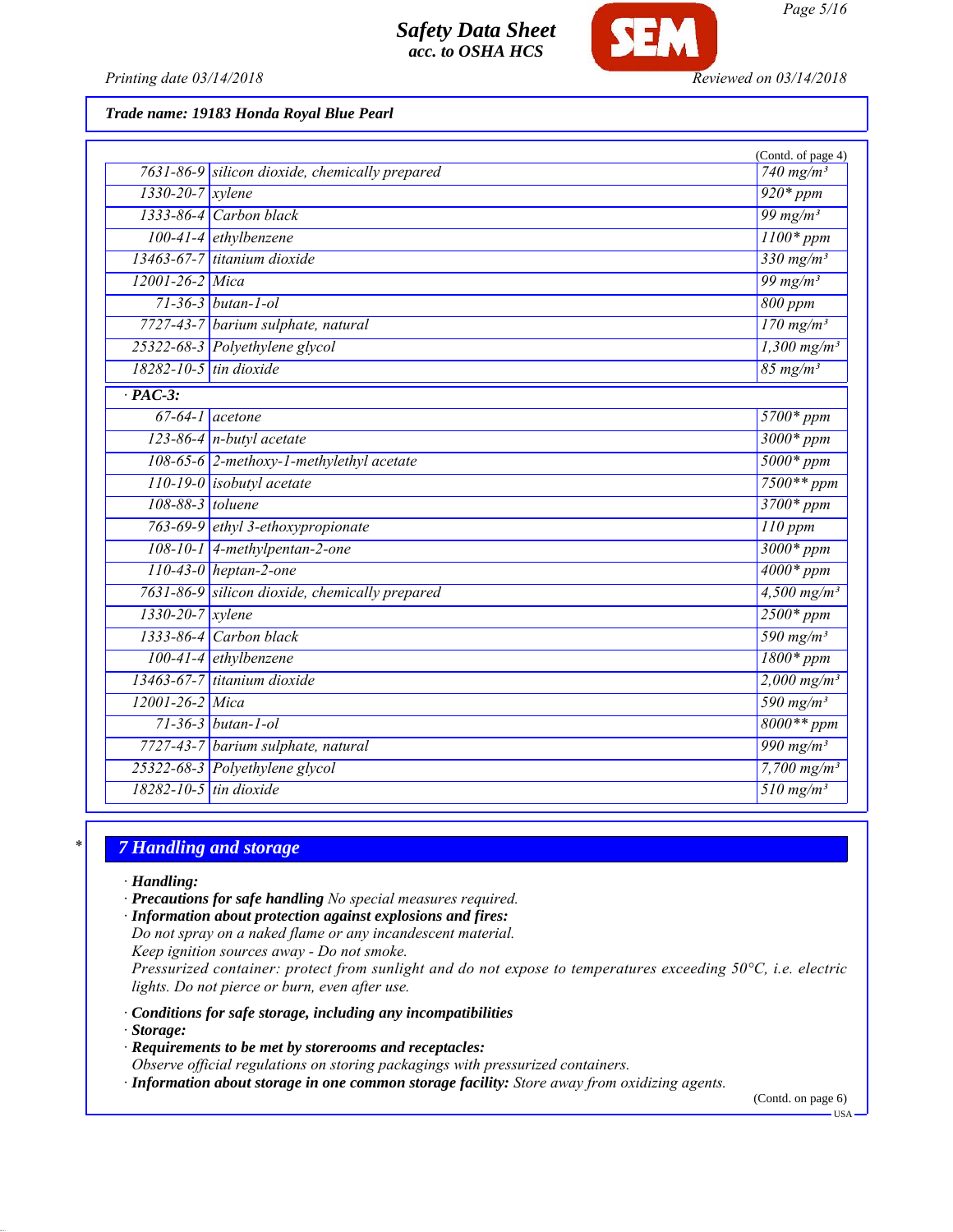*Printing date 03/14/2018 Reviewed on 03/14/2018*

**CF** 

*Trade name: 19183 Honda Royal Blue Pearl*

*· Further information about storage conditions: Keep receptacle tightly sealed.*

*· Specific end use(s) No further relevant information available.*

*\* 8 Exposure controls/personal protection*

*· Additional information about design of technical systems: No further data; see item 7.*

*· Control parameters*

*· Components with limit values that require monitoring at the workplace:*

*The following constituents are the only constituents of the product which have a PEL, TLV or other recommended exposure limit.*

*At this time, the other constituents have no known exposure limits.*

|            | 67-64-1 acetone                                                   |  |  |
|------------|-------------------------------------------------------------------|--|--|
| <b>PEL</b> | Long-term value: $2400$ mg/m <sup>3</sup> , 1000 ppm              |  |  |
| <b>REL</b> | Long-term value: $590$ mg/m <sup>3</sup> , $250$ ppm              |  |  |
| TLV        | Short-term value: $1187$ mg/m <sup>3</sup> , 500 ppm              |  |  |
|            | Long-term value: 594 mg/m <sup>3</sup> , 250 ppm                  |  |  |
|            | <b>BEI</b>                                                        |  |  |
|            | 123-86-4 n-butyl acetate                                          |  |  |
| PEL        | Long-term value: 710 mg/m <sup>3</sup> , 150 ppm                  |  |  |
| <b>REL</b> | Long-term value: 950 mg/m <sup>3</sup> , 200 ppm                  |  |  |
| <b>TLV</b> | Short-term value: $712$ mg/m <sup>3</sup> , 150 ppm               |  |  |
|            | Long-term value: $238$ mg/m <sup>3</sup> , 50 ppm                 |  |  |
|            | 108-65-6 2-methoxy-1-methylethyl acetate                          |  |  |
|            | WEEL Long-term value: 50 ppm                                      |  |  |
|            | 110-19-0 isobutyl acetate                                         |  |  |
| <b>PEL</b> | Long-term value: 700 mg/m <sup>3</sup> , 150 ppm                  |  |  |
| REL        | Long-term value: $700$ mg/m <sup>3</sup> , 150 ppm                |  |  |
| TLV        | Short-term value: $712$ mg/m <sup>3</sup> , 150 ppm               |  |  |
|            | Long-term value: $238$ mg/m <sup>3</sup> , 50 ppm                 |  |  |
|            | 108-88-3 toluene                                                  |  |  |
| PEL        | Long-term value: 200 ppm                                          |  |  |
|            | Ceiling limit value: 300; 500* ppm<br>*10-min peak per 8-hr shift |  |  |
| <b>REL</b> | Short-term value: $560$ mg/m <sup>3</sup> , 150 ppm               |  |  |
|            | Long-term value: $375$ mg/m <sup>3</sup> , 100 ppm                |  |  |
| TLV        | Long-term value: 75 mg/m <sup>3</sup> , 20 ppm                    |  |  |
|            | <b>BEI</b>                                                        |  |  |
|            | 108-10-1 4-methylpentan-2-one                                     |  |  |
| <b>PEL</b> | Long-term value: $410$ mg/m <sup>3</sup> , 100 ppm                |  |  |
| REL        | Short-term value: $300 \text{ mg/m}^3$ , 75 ppm                   |  |  |
|            | Long-term value: $205$ mg/m <sup>3</sup> , 50 ppm                 |  |  |
| TLV        | Short-term value: $307 \text{ mg/m}^3$ , 75 ppm                   |  |  |
|            | Long-term value: $82$ mg/m <sup>3</sup> , 20 ppm                  |  |  |
|            | BEI                                                               |  |  |
|            | (Cond. on page 7)                                                 |  |  |

USA

(Contd. of page 5)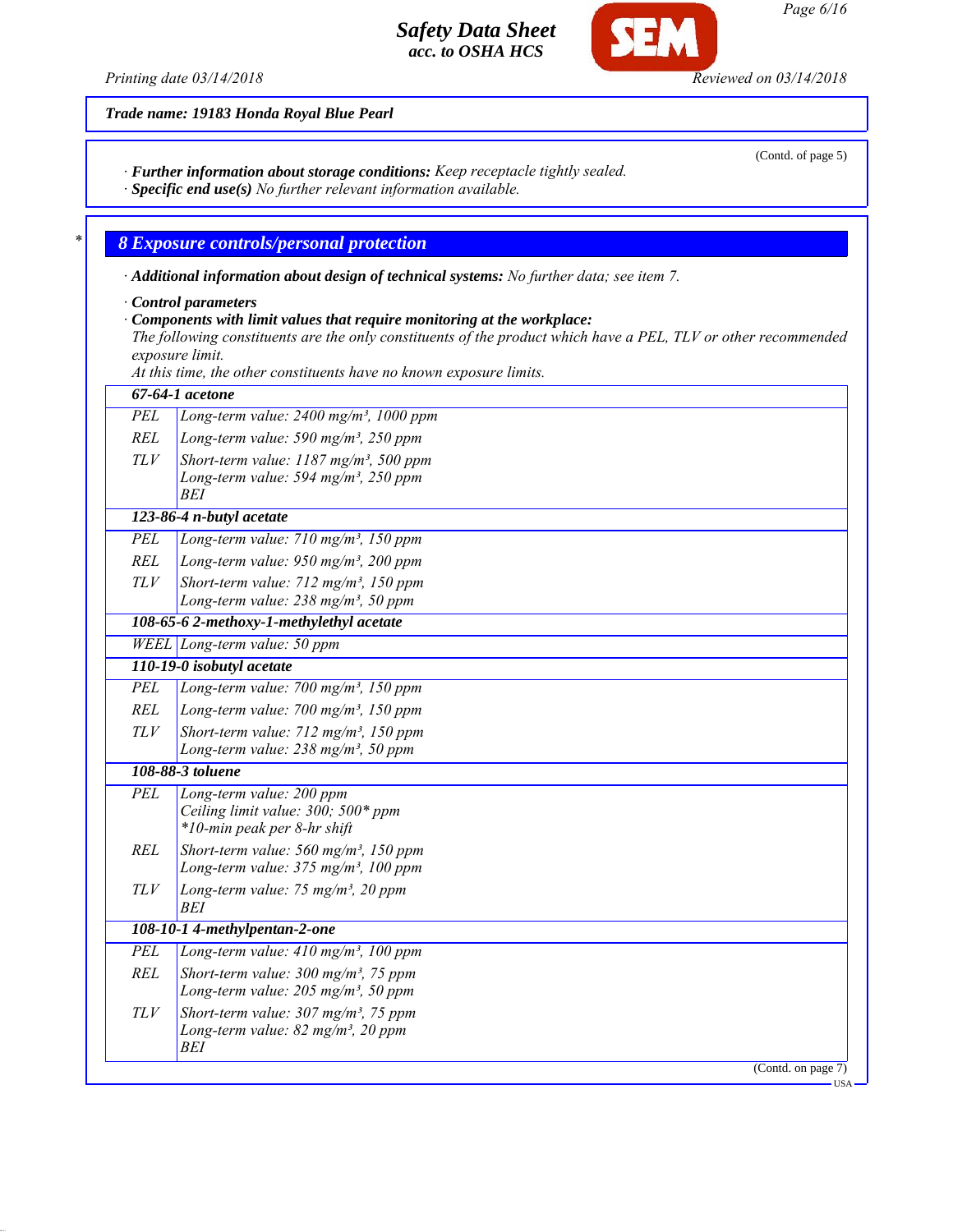*Printing date 03/14/2018 Reviewed on 03/14/2018*

**SEM** 

# *Trade name: 19183 Honda Royal Blue Pearl*

|               | 100-41-4 ethylbenzene                                                                     | (Contd. of page 6) |
|---------------|-------------------------------------------------------------------------------------------|--------------------|
| PEL           | Long-term value: $435$ mg/m <sup>3</sup> , 100 ppm                                        |                    |
| <b>REL</b>    | Short-term value: 545 mg/m <sup>3</sup> , 125 ppm                                         |                    |
|               | Long-term value: 435 mg/m <sup>3</sup> , 100 ppm                                          |                    |
| TLV           | Long-term value: 87 mg/m <sup>3</sup> , 20 ppm                                            |                    |
|               | <b>BEI</b>                                                                                |                    |
|               | · Ingredients with biological limit values:                                               |                    |
|               | $67-64-1$ acetone                                                                         |                    |
| $BEI$ 50 mg/L |                                                                                           |                    |
|               | Medium: urine                                                                             |                    |
|               | Time: end of shift                                                                        |                    |
|               | Parameter: Acetone (nonspecific)<br>108-88-3 toluene                                      |                    |
|               |                                                                                           |                    |
|               | $BEI$ 0.02 mg/L<br>Medium: blood                                                          |                    |
|               | Time: prior to last shift of workweek                                                     |                    |
|               | Parameter: Toluene                                                                        |                    |
|               |                                                                                           |                    |
|               | $0.03$ mg/L                                                                               |                    |
|               | Medium: urine                                                                             |                    |
|               | Time: end of shift                                                                        |                    |
|               | Parameter: Toluene                                                                        |                    |
|               |                                                                                           |                    |
|               | $0.3$ mg/g creatinine<br>Medium: urine                                                    |                    |
|               | Time: end of shift                                                                        |                    |
|               | Parameter: o-Cresol with hydrolysis (background)                                          |                    |
|               | 108-10-1 4-methylpentan-2-one                                                             |                    |
| $BEI$ 1 mg/L  |                                                                                           |                    |
|               | Medium: urine                                                                             |                    |
|               | Time: end of shift                                                                        |                    |
|               | Parameter: MIBK                                                                           |                    |
|               | 100-41-4 ethylbenzene                                                                     |                    |
|               | BEI $\vert 0.7 \, \mathrm{g/g}$ creatinine                                                |                    |
|               | Medium: urine<br>Time: end of shift at end of workweek                                    |                    |
|               | Parameter: Sum of mandelic acid and phenylglyoxylic acid (nonspecific, semi-quantitative) |                    |
|               |                                                                                           |                    |
|               |                                                                                           |                    |
|               | Medium: end-exhaled air                                                                   |                    |
|               | Time: not critical                                                                        |                    |
|               | Parameter: Ethyl benzene (semi-quantitative)                                              |                    |
|               | Additional information: The lists that were valid during the creation were used as basis. |                    |
|               | · Exposure controls                                                                       |                    |
|               | · Personal protective equipment:                                                          |                    |
|               | · General protective and hygienic measures:                                               |                    |
|               | Keep away from foodstuffs, beverages and feed.                                            |                    |
|               | Immediately remove all soiled and contaminated clothing.                                  |                    |
|               |                                                                                           | (Contd. on page 8) |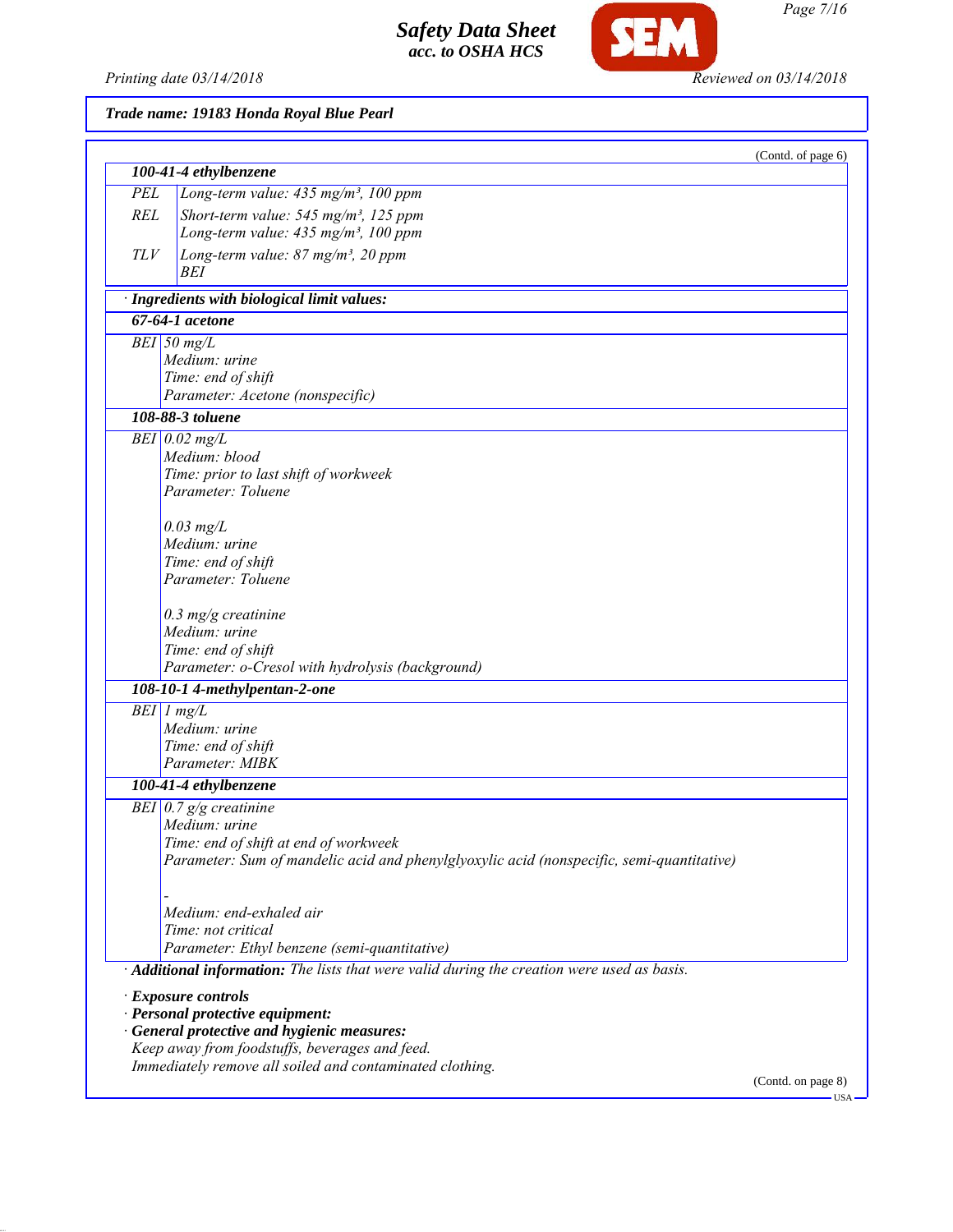*Printing date 03/14/2018 Reviewed on 03/14/2018*

*Trade name: 19183 Honda Royal Blue Pearl*

*Store protective clothing separately.*

*Wash hands before breaks and at the end of work.*



| Color:                              | Dark blue       |                    |
|-------------------------------------|-----------------|--------------------|
| $\cdot$ Odor:                       | Characteristic  |                    |
| • Odor threshold:                   | Not determined. |                    |
| $\cdot$ pH-value:                   | Not determined. |                    |
| $\cdot$ Change in condition         |                 |                    |
| Melting point/Melting range:        | Undetermined.   |                    |
| <b>Boiling point/Boiling range:</b> | 55.8-56.6 °C    |                    |
| $\cdot$ Flash point:                | $-103$ °C       |                    |
| · Flammability (solid, gaseous):    | Not applicable. |                    |
| $\cdot$ Ignition temperature:       | 370 °C          |                    |
|                                     |                 | (Contd. on page 9) |

USA

(Contd. of page 7)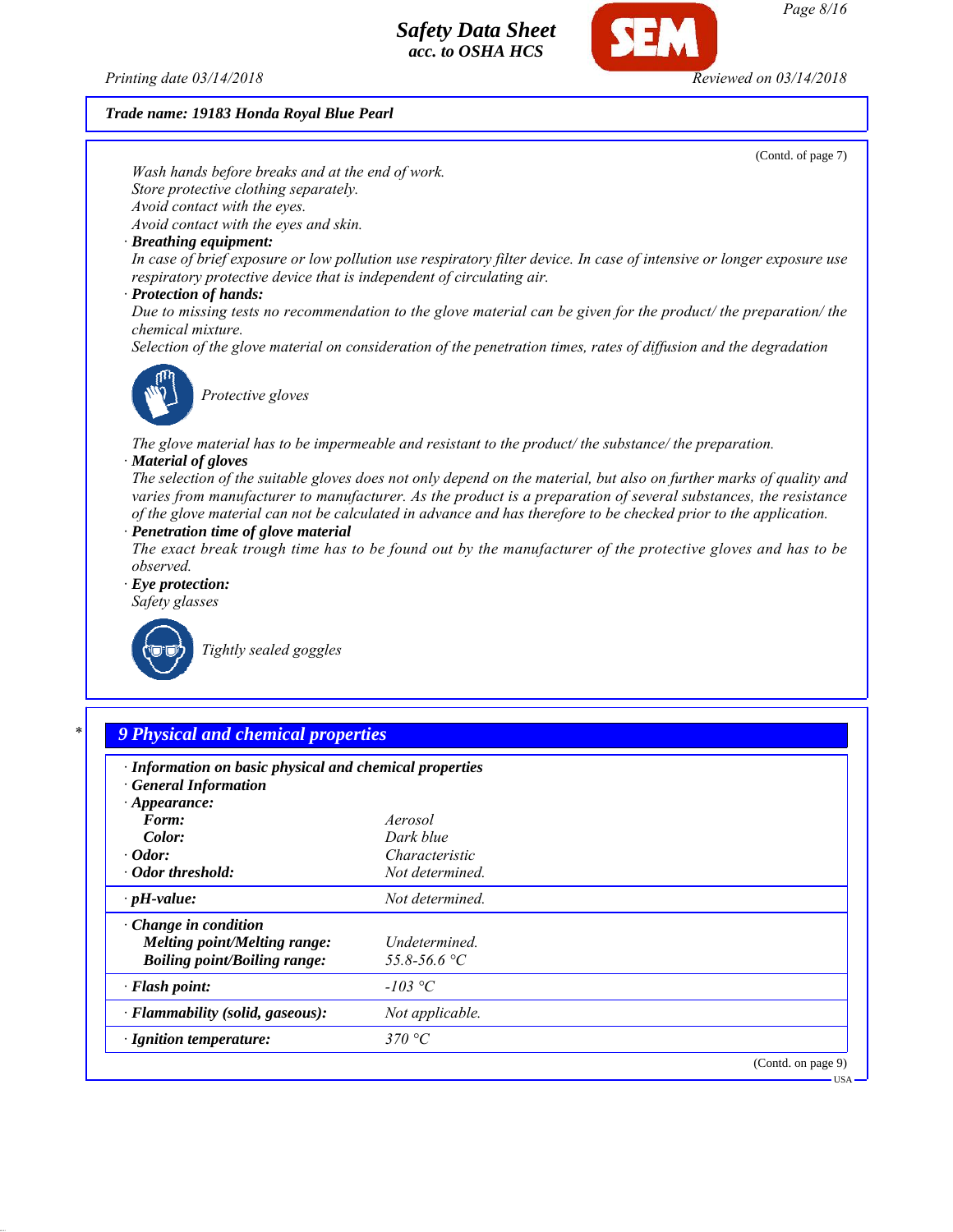

Œ

*Trade name: 19183 Honda Royal Blue Pearl*

|                                                            |                                                                             | (Contd. of page 8) |
|------------------------------------------------------------|-----------------------------------------------------------------------------|--------------------|
| $\cdot$ Decomposition temperature:                         | Not determined.                                                             |                    |
| $\cdot$ Auto igniting:                                     | Product is not selfigniting.                                                |                    |
| · Danger of explosion:                                     | In use, may form flammable/explosive vapour-air mixture.<br>Avoid high heat |                    |
| · Explosion limits:                                        |                                                                             |                    |
| Lower:                                                     | $1.9$ Vol %                                                                 |                    |
| Upper:                                                     | $13$ Vol $\%$                                                               |                    |
| $\cdot$ Vapor pressure at 20 $\cdot$ C:                    | $233$ hPa                                                                   |                    |
| $\cdot$ Density at 20 $\cdot$ C:                           | $0.75172$ g/cm <sup>3</sup>                                                 |                    |
| · Relative density                                         | Not determined.                                                             |                    |
| · Vapor density                                            | Not determined                                                              |                    |
| $\cdot$ Evaporation rate                                   | Not applicable.                                                             |                    |
| · Solubility in / Miscibility with                         |                                                                             |                    |
| Water:                                                     | Not miscible or difficult to mix.                                           |                    |
| · Partition coefficient (n-octanol/water): Not determined. |                                                                             |                    |
| · Viscosity:                                               |                                                                             |                    |
| Dynamic:                                                   | Not determined.                                                             |                    |
| Kinematic:                                                 | Not determined.                                                             |                    |
| · Solvent content:                                         |                                                                             |                    |
| Organic solvents:                                          | 92.4%                                                                       |                    |
| <b>VOC</b> content:                                        | 62.54%                                                                      |                    |
|                                                            | 656.7 $g/l / 5.48$ lb/gl                                                    |                    |
| Solids content:                                            | 7.4%                                                                        |                    |
| $\cdot$ Other information                                  | No further relevant information available.                                  |                    |

# *10 Stability and reactivity*

*· Reactivity No further relevant information available.*

*· Chemical stability*

- *· Thermal decomposition / conditions to be avoided: No decomposition if used according to specifications.*
- *· Possibility of hazardous reactions No dangerous reactions known.*
- *· Conditions to avoid No further relevant information available.*
- *· Incompatible materials: No further relevant information available.*

*· Hazardous decomposition products:*

*Nitrogen oxides*

*Hydrocarbons*

*Carbon monoxide and carbon dioxide*

(Contd. on page 10)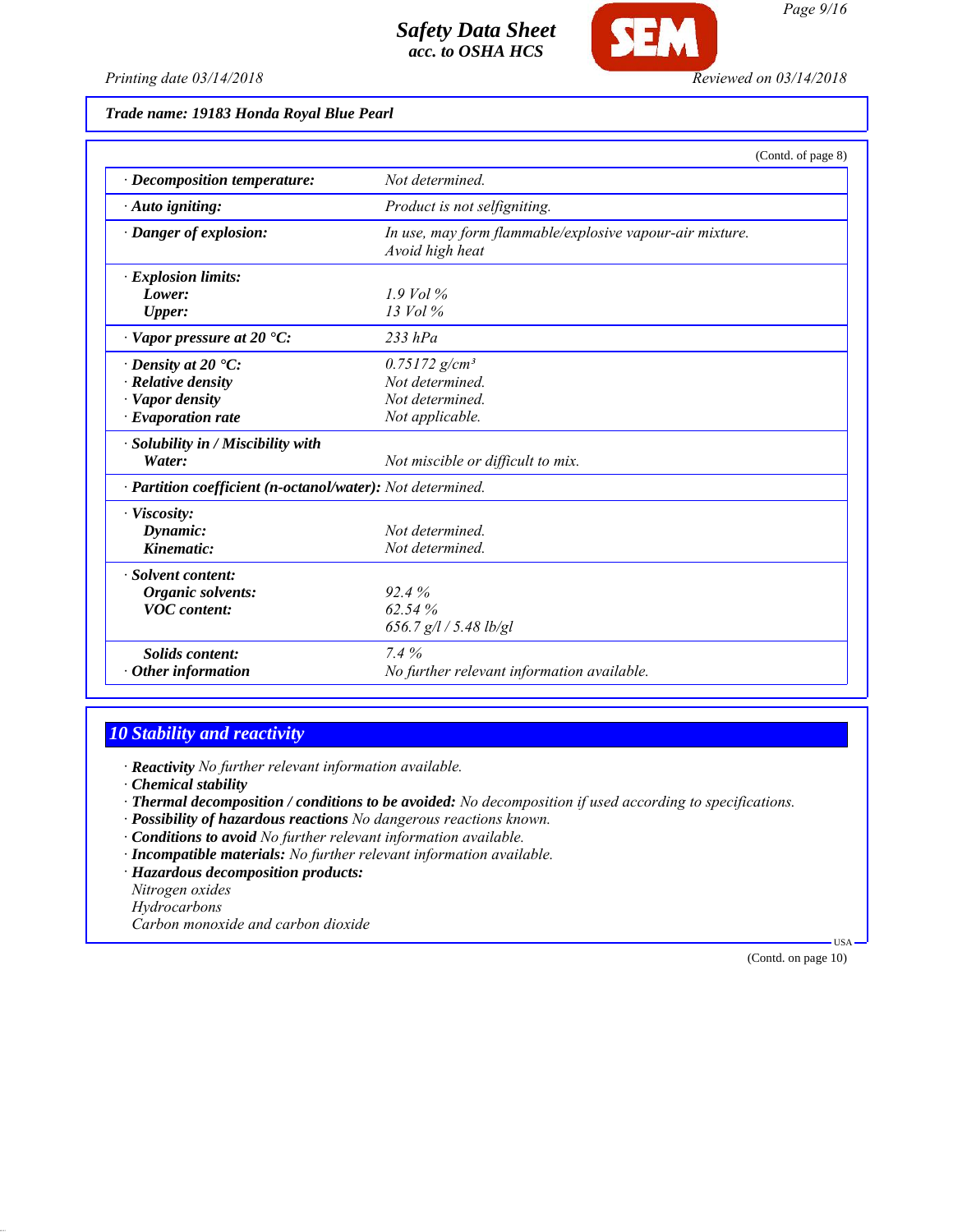

*Printing date 03/14/2018 Reviewed on 03/14/2018*

*Trade name: 19183 Honda Royal Blue Pearl*

(Contd. of page 9)

| · Information on toxicological effects                                    |                                |                                                                                                                                                                                                             |                                                     |
|---------------------------------------------------------------------------|--------------------------------|-------------------------------------------------------------------------------------------------------------------------------------------------------------------------------------------------------------|-----------------------------------------------------|
| Acute toxicity:<br>· LD/LC50 values that are relevant for classification: |                                |                                                                                                                                                                                                             |                                                     |
|                                                                           |                                |                                                                                                                                                                                                             |                                                     |
| 108-88-3 toluene                                                          |                                |                                                                                                                                                                                                             |                                                     |
| Oral                                                                      | LD50                           | $5,000$ mg/kg (rat)                                                                                                                                                                                         |                                                     |
| Dermal                                                                    | LD50                           | $12,124$ mg/kg (rabbit)                                                                                                                                                                                     |                                                     |
|                                                                           |                                | Inhalative $LC50/4 h   5,320 mg/l$ (mouse)                                                                                                                                                                  |                                                     |
|                                                                           |                                |                                                                                                                                                                                                             |                                                     |
| <i>Irritant</i><br>Carcinogenic categories                                | on the eye: Irritating effect. | · Sensitization: No sensitizing effects known.<br>· Additional toxicological information:<br>The product shows the following dangers according to internally approved calculation methods for preparations: |                                                     |
|                                                                           |                                | · IARC (International Agency for Research on Cancer)                                                                                                                                                        |                                                     |
|                                                                           | 108-88-3 toluene               |                                                                                                                                                                                                             |                                                     |
|                                                                           |                                | 108-10-1 4-methylpentan-2-one                                                                                                                                                                               |                                                     |
|                                                                           |                                | 7631-86-9 silicon dioxide, chemically prepared                                                                                                                                                              |                                                     |
| $1330 - 20 - 7$ xylene                                                    |                                |                                                                                                                                                                                                             |                                                     |
| 1333-86-4 Carbon black                                                    |                                |                                                                                                                                                                                                             |                                                     |
|                                                                           | $100-41-4$ ethylbenzene        |                                                                                                                                                                                                             | 3<br>2B<br>$\overline{\mathbf{3}}$<br>3<br>2B<br>2B |

*None of the ingredients is listed.*

*· OSHA-Ca (Occupational Safety & Health Administration)*

*None of the ingredients is listed.*

# *\* 12 Ecological information*

- *· Toxicity*
- *· Aquatic toxicity: No further relevant information available.*
- *· Persistence and degradability No further relevant information available.*
- *· Behavior in environmental systems:*
- *· Bioaccumulative potential No further relevant information available.*
- *· Mobility in soil No further relevant information available.*
- *· Additional ecological information:*

*· General notes:*

*Water hazard class 3 (Self-assessment): extremely hazardous for water*

*Do not allow product to reach ground water, water course or sewage system, even in small quantities. Danger to drinking water if even extremely small quantities leak into the ground.*

*· Results of PBT and vPvB assessment*

*· PBT: Not applicable.*

*· vPvB: Not applicable.*

(Contd. on page 11) USA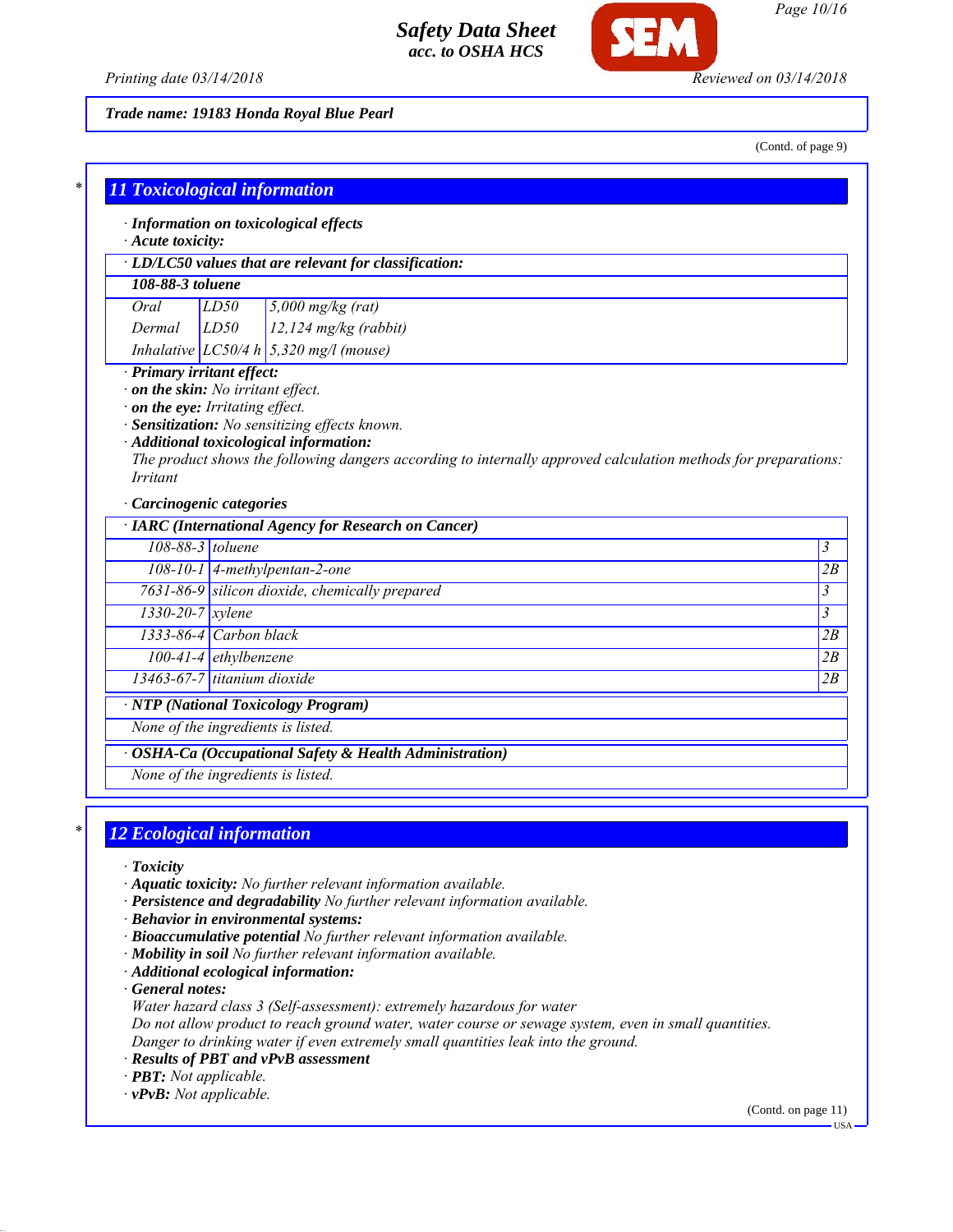*Printing date 03/14/2018 Reviewed on 03/14/2018*

SEI

*Trade name: 19183 Honda Royal Blue Pearl*

*· Other adverse effects No further relevant information available.*

# *13 Disposal considerations*

*· Waste treatment methods*

*· Recommendation:*

*Must not be disposed of together with household garbage. Do not allow product to reach sewage system.*

*· Uncleaned packagings:*

*· Recommendation: Disposal must be made according to official regulations.*

| $\cdot$ UN-Number<br>· DOT, ADR, IMDG, IATA                                             | UN1950                                                                         |
|-----------------------------------------------------------------------------------------|--------------------------------------------------------------------------------|
| · UN proper shipping name<br>$\cdot$ DOT<br>$\cdot$ ADR<br>$\cdot$ IMDG<br>$\cdot$ IATA | Aerosols, flammable<br>1950 Aerosols<br><b>AEROSOLS</b><br>AEROSOLS, flammable |
| · Transport hazard class(es)                                                            |                                                                                |
| $\cdot$ DOT                                                                             |                                                                                |
| · Class<br>$\cdot$ Label                                                                | 2.1<br>2.1                                                                     |
| $\cdot$ ADR                                                                             |                                                                                |
| · Class<br>$-Label$                                                                     | 2 5F Gases<br>2.1                                                              |
| $\cdot$ IMDG, IATA                                                                      |                                                                                |
|                                                                                         |                                                                                |
| · Class<br>$-Label$                                                                     | 2.1<br>2.1                                                                     |
| · Packing group<br>· DOT, ADR, IMDG, IATA                                               | Void                                                                           |

*Page 11/16*

(Contd. of page 10)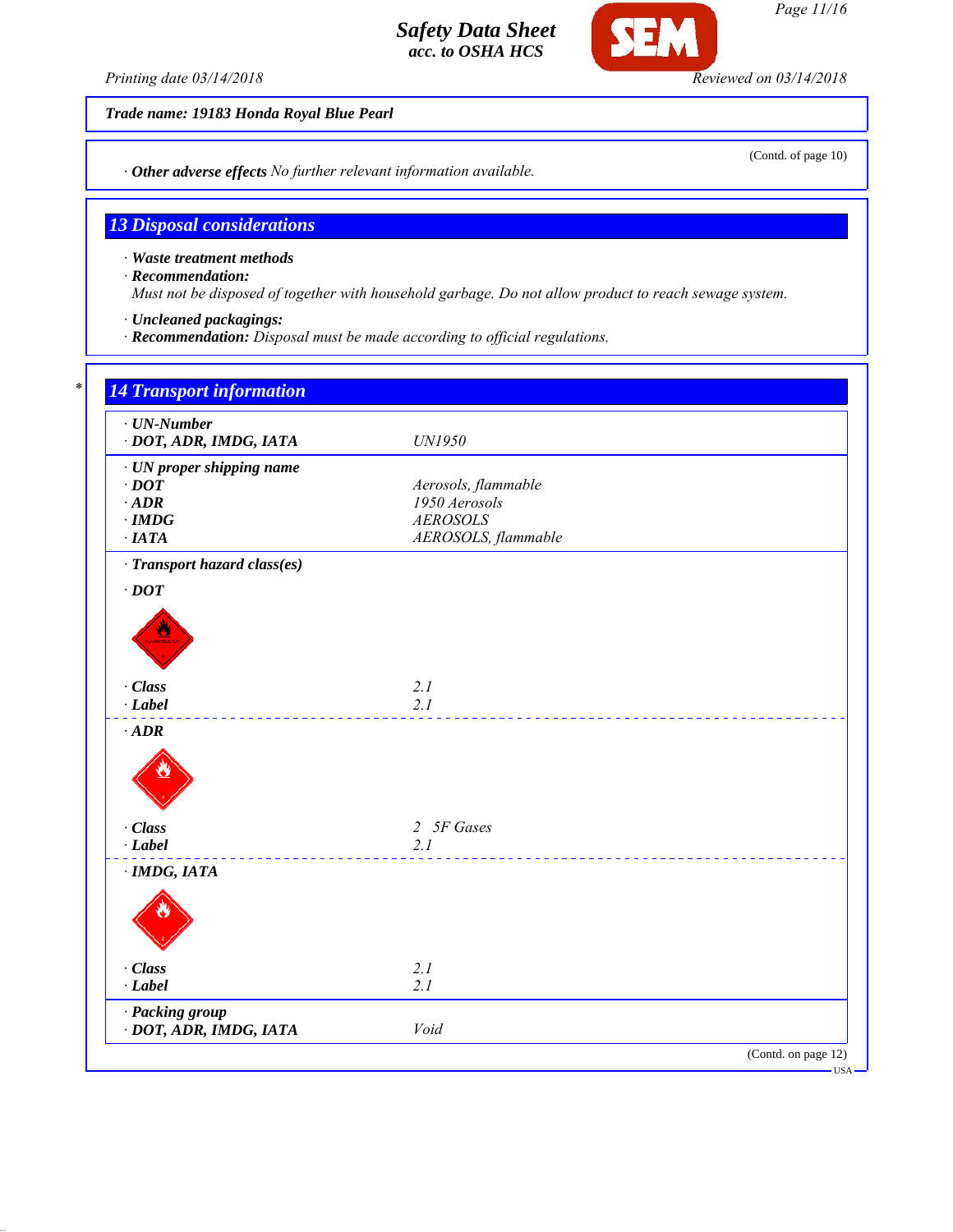*Printing date 03/14/2018 Reviewed on 03/14/2018*

**SEM** 

*Trade name: 19183 Honda Royal Blue Pearl*

|                                                 | (Contd. of page 11)                                                                                                               |
|-------------------------------------------------|-----------------------------------------------------------------------------------------------------------------------------------|
| · Environmental hazards:<br>· Marine pollutant: | No                                                                                                                                |
| · Special precautions for user                  | Warning: Gases                                                                                                                    |
| · EMS Number:                                   | $F$ -D.S-U                                                                                                                        |
| · Stowage Code                                  | SW1 Protected from sources of heat.                                                                                               |
|                                                 | SW22 For AEROSOLS with a maximum capacity of 1 litre:                                                                             |
|                                                 | Category A. For AEROSOLS with a capacity above 1 litre:                                                                           |
|                                                 | Category B. For WASTE AEROSOLS: Category C, Clear of living                                                                       |
|                                                 | quarters.                                                                                                                         |
| · Segregation Code                              | SG69 For AEROSOLS with a maximum capacity of 1 litre:                                                                             |
|                                                 | Segregation as for class 9. Stow "separated from" class 1 except for<br>division 1.4. For AEROSOLS with a capacity above 1 litre: |
|                                                 | Segregation as for the appropriate subdivision of class 2. For                                                                    |
|                                                 | WASTE AEROSOLS: Segregation as for the appropriate subdivision                                                                    |
|                                                 | of class 2.                                                                                                                       |
| · Transport in bulk according to Annex II of    |                                                                                                                                   |
| <b>MARPOL73/78 and the IBC Code</b>             | Not applicable.                                                                                                                   |
| $\cdot$ Transport/Additional information:       |                                                                                                                                   |
| $\cdot$ DOT                                     |                                                                                                                                   |
| $\cdot$ Quantity limitations                    | On passenger aircraft/rail: 75 kg                                                                                                 |
|                                                 | On cargo aircraft only: 150 kg                                                                                                    |
| $\cdot$ ADR                                     |                                                                                                                                   |
| $\cdot$ Excepted quantities (EQ)                | Code: E0                                                                                                                          |
|                                                 | Not permitted as Excepted Quantity                                                                                                |
| $\cdot$ IMDG                                    |                                                                                                                                   |
| $\cdot$ Limited quantities (LQ)                 | IL                                                                                                                                |
| $\cdot$ Excepted quantities (EQ)                | Code: E0                                                                                                                          |
|                                                 | Not permitted as Excepted Quantity                                                                                                |
| · UN "Model Regulation":                        | <b>UN 1950 AEROSOLS, 2.1</b>                                                                                                      |
|                                                 |                                                                                                                                   |

# *\* 15 Regulatory information*

*· Safety, health and environmental regulations/legislation specific for the substance or mixture · Sara*

| · Section 355 (extremely hazardous substances):   |                                       |  |
|---------------------------------------------------|---------------------------------------|--|
| None of the ingredient is listed.                 |                                       |  |
| · Section 313 (Specific toxic chemical listings): |                                       |  |
|                                                   | Acrylic Resin                         |  |
| 108-88-3 toluene                                  |                                       |  |
|                                                   | 108-10-1 $\vert$ 4-methylpentan-2-one |  |
| $1330 - 20 - 7$ xylene                            |                                       |  |
|                                                   | $100-41-4$ ethylbenzene               |  |
|                                                   | $71-36-3$ butan-1-ol                  |  |
|                                                   | 7727-43-7 barium sulphate, natural    |  |
|                                                   | (Contd. on page 13)                   |  |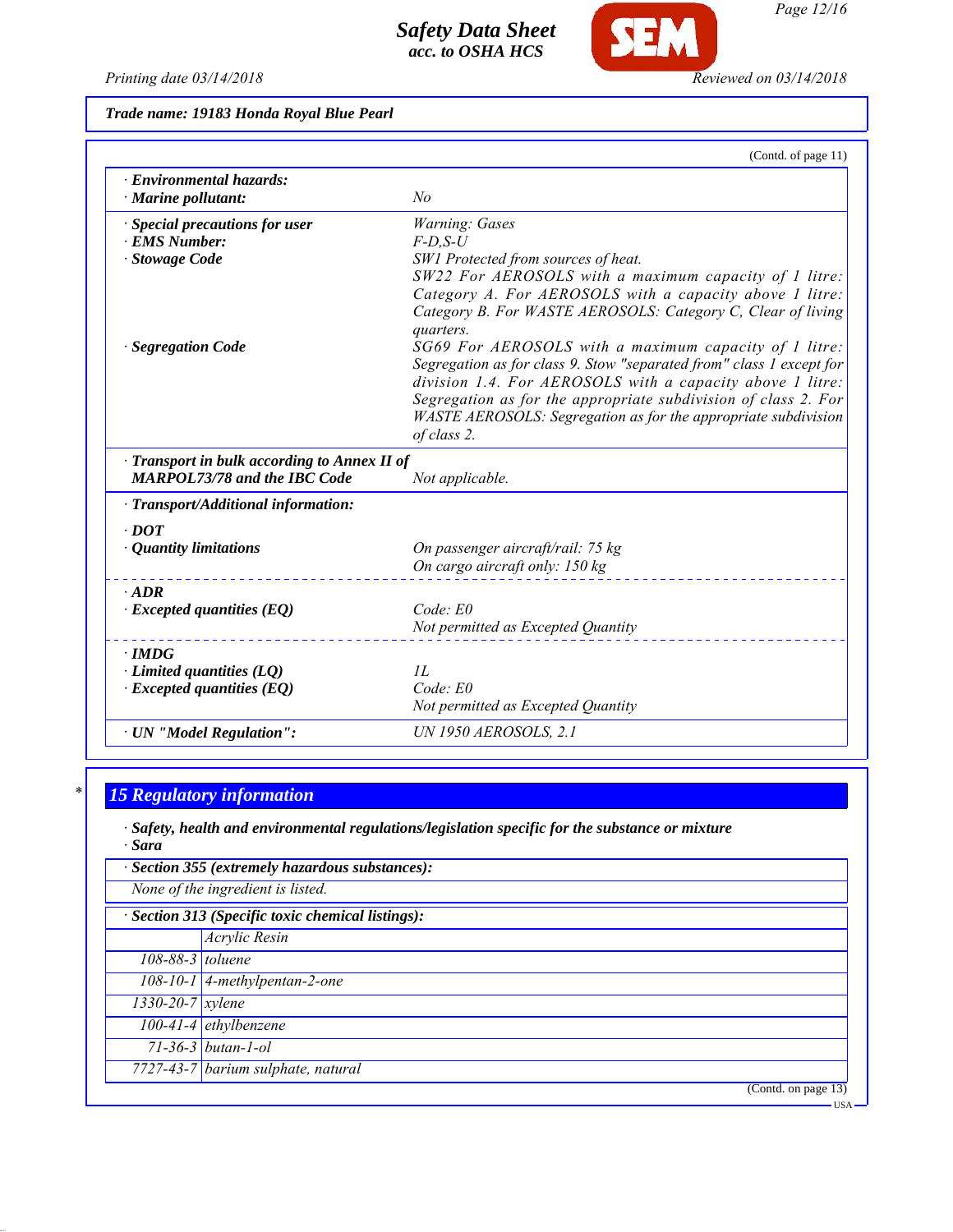

*Page 13/16*

*Printing date 03/14/2018 Reviewed on 03/14/2018*

*Trade name: 19183 Honda Royal Blue Pearl*

|                                                             | (Contd. of page 12)<br>· TSCA (Toxic Substances Control Act):                                                                                                                                                          |  |
|-------------------------------------------------------------|------------------------------------------------------------------------------------------------------------------------------------------------------------------------------------------------------------------------|--|
|                                                             | $67-64-1$ acetone                                                                                                                                                                                                      |  |
|                                                             | $123-86-4$ n-butyl acetate                                                                                                                                                                                             |  |
|                                                             | 108-65-6 2-methoxy-1-methylethyl acetate                                                                                                                                                                               |  |
|                                                             | $110-19-0$ isobutyl acetate                                                                                                                                                                                            |  |
| 108-88-3 toluene                                            |                                                                                                                                                                                                                        |  |
|                                                             | 763-69-9 ethyl 3-ethoxypropionate                                                                                                                                                                                      |  |
|                                                             | 9004-36-8 Cellulose Acetate Butyrate                                                                                                                                                                                   |  |
|                                                             | $108-10-1$ 4-methylpentan-2-one                                                                                                                                                                                        |  |
|                                                             | $110-43-0$ heptan-2-one                                                                                                                                                                                                |  |
|                                                             | 7631-86-9 silicon dioxide, chemically prepared                                                                                                                                                                         |  |
| $1330 - 20 - 7$ xylene                                      |                                                                                                                                                                                                                        |  |
|                                                             | 16883-83-3 benzyl 3-isobutryloxy-1-isopropyl-2-2-dimethylpropyl phthalate                                                                                                                                              |  |
|                                                             | $1333-86-4$ Carbon black                                                                                                                                                                                               |  |
|                                                             | $100-41-4$ ethylbenzene                                                                                                                                                                                                |  |
|                                                             | 13463-67-7 titanium dioxide                                                                                                                                                                                            |  |
|                                                             | $71 - 36 - 3$ butan-1-ol                                                                                                                                                                                               |  |
|                                                             | 147-14-8 Phthalocyanine Blue                                                                                                                                                                                           |  |
|                                                             | $\sqrt{41556-26-7}$ bis(1,2,2,6,6-Pentamethyl-4-piperidinyl) sebacate                                                                                                                                                  |  |
|                                                             | $104810-48-2$ poly(oxy-1,2-ethanediyl), $\alpha$ -[3-[3-(2H-benzotriazol-2-yl)-5-(1,1-dimethylethyl)-4-hydroxyphenyl]-<br>l-oxopropyl]-ω-hydroxy-                                                                      |  |
|                                                             | 104810-47-1 poly(oxy-1,2-ethanediyl), a-[3-[3-(2H-benzotriazol-2-yl)-5-(1,1-dimethylethyl)-4-hydroxyphenyl]-<br>1-oxopropyl]-ω-[3-[3-(2H- benzotriazol-2-yl)-5-(1,1-dimethylethyl)-4-hydroxyphenyl]-1-<br>oxopropoxy]- |  |
|                                                             | 7727-43-7 barium sulphate, natural                                                                                                                                                                                     |  |
|                                                             | 82919-37-7 Methyl $(1,2,2,6,6)$ - pentamethyl-4-piperidinyl) sebacate                                                                                                                                                  |  |
|                                                             | 25322-68-3 Polyethylene glycol                                                                                                                                                                                         |  |
| $18282 - 10 - 5$ tin dioxide                                |                                                                                                                                                                                                                        |  |
|                                                             | 106-79-6 Dimethyl sebacate(Impurity)                                                                                                                                                                                   |  |
|                                                             | $2403-89-6$ 4-Piperidinol, 1,2,2,6,6 pentamethyl- (Impurity)                                                                                                                                                           |  |
|                                                             | · TSCA new (21st Century Act) (Substances not listed)                                                                                                                                                                  |  |
|                                                             | 68476-86-8 Petroleum gases, liquefied, sweetened                                                                                                                                                                       |  |
| Proposition 65                                              |                                                                                                                                                                                                                        |  |
|                                                             | Chemicals known to cause cancer:                                                                                                                                                                                       |  |
|                                                             | $108-10-1$ 4-methylpentan-2-one                                                                                                                                                                                        |  |
| $1330 - 20 - 7$ xylene                                      |                                                                                                                                                                                                                        |  |
|                                                             | $1333-86-4$ Carbon black                                                                                                                                                                                               |  |
|                                                             | $100-41-4$ ethylbenzene                                                                                                                                                                                                |  |
|                                                             | 13463-67-7 titanium dioxide                                                                                                                                                                                            |  |
| Chemicals known to cause reproductive toxicity for females: |                                                                                                                                                                                                                        |  |
|                                                             | None of the ingredients is listed.                                                                                                                                                                                     |  |
|                                                             | (Contd. on page 14)                                                                                                                                                                                                    |  |
|                                                             | $-USA$                                                                                                                                                                                                                 |  |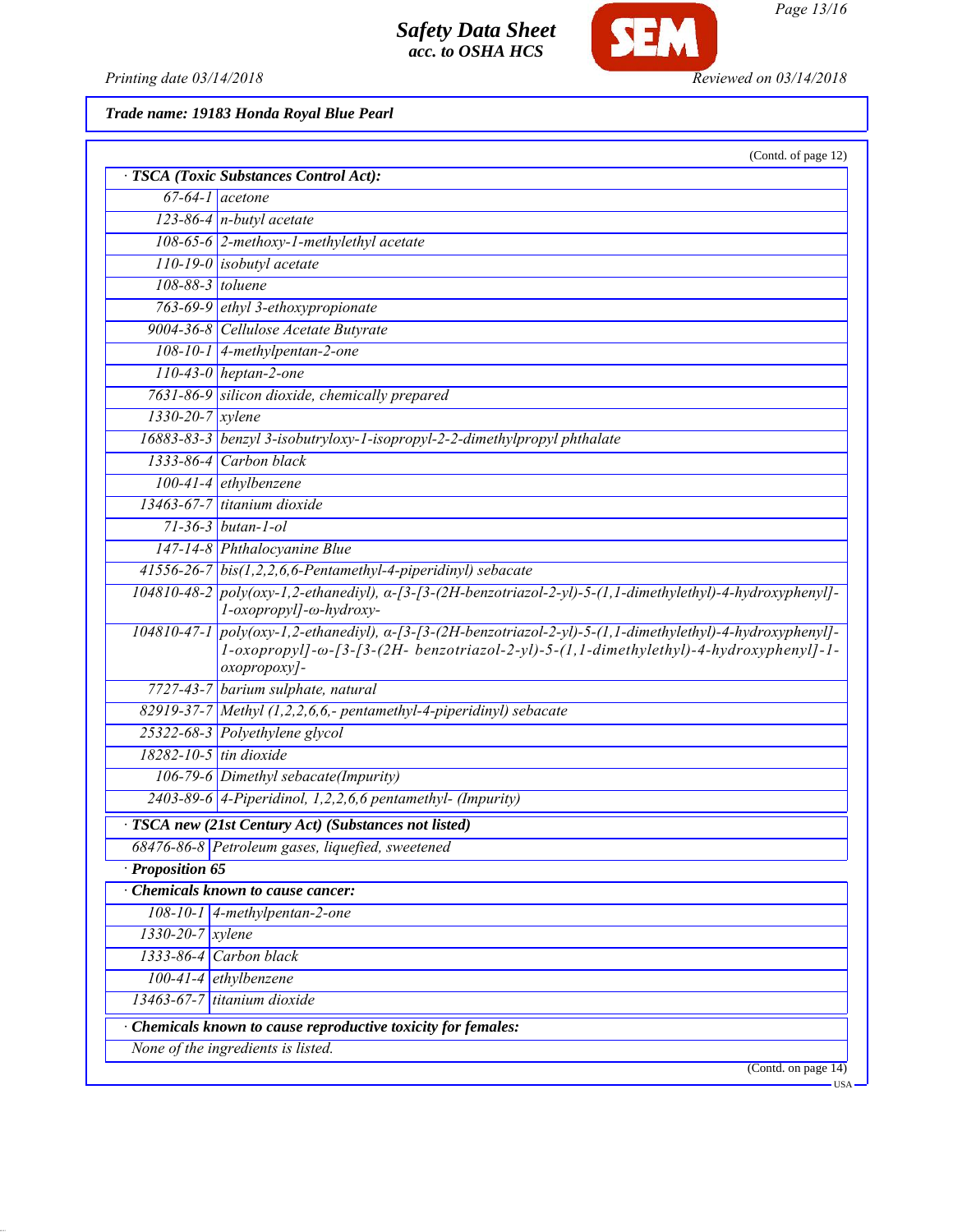

*Page 14/16*

*Printing date 03/14/2018 Reviewed on 03/14/2018*

*Trade name: 19183 Honda Royal Blue Pearl*

|                                                                    |                                    | (Contd. of page 13)   |  |  |
|--------------------------------------------------------------------|------------------------------------|-----------------------|--|--|
| Chemicals known to cause reproductive toxicity for males:          |                                    |                       |  |  |
| None of the ingredients is listed.                                 |                                    |                       |  |  |
| Chemicals known to cause developmental toxicity:                   |                                    |                       |  |  |
| 108-88-3 toluene                                                   |                                    |                       |  |  |
| $108-10-1$ 4-methylpentan-2-one                                    |                                    |                       |  |  |
| <b>Cancerogenity categories</b>                                    |                                    |                       |  |  |
| <b>EPA</b> (Environmental Protection Agency)                       |                                    |                       |  |  |
| $67-64-1$ acetone                                                  |                                    | Ι                     |  |  |
| 108-88-3 toluene                                                   |                                    | I                     |  |  |
|                                                                    | 108-10-1   4-methylpentan-2-one    | I                     |  |  |
| 1330-20-7 xylene                                                   |                                    | I                     |  |  |
|                                                                    | $100-4\overline{1-4}$ ethylbenzene | D                     |  |  |
|                                                                    | $71 - 36 - 3$ butan-1-ol           | D                     |  |  |
|                                                                    | 7727-43-7 barium sulphate, natural | D, CBD(inh), NL(oral) |  |  |
| TLV (Threshold Limit Value established by ACGIH)                   |                                    |                       |  |  |
|                                                                    | $67-64-1$ acetone                  | A4                    |  |  |
|                                                                    | 108-88-3 toluene                   | A4                    |  |  |
| $\frac{1330}{-20-7}$ xylene                                        |                                    | A4                    |  |  |
|                                                                    | $1333-86-4$ Carbon black           | A4                    |  |  |
|                                                                    | $100-41-4$ ethylbenzene            | A3                    |  |  |
|                                                                    | $13463-67-7$ titanium dioxide      | A4                    |  |  |
| · NIOSH-Ca (National Institute for Occupational Safety and Health) |                                    |                       |  |  |
|                                                                    | $1333-86-4$ Carbon black           |                       |  |  |
|                                                                    | $12462.67.7$ titanium dianida      |                       |  |  |

*13463-67-7 titanium dioxide*

*· GHS label elements The product is classified and labeled according to the Globally Harmonized System (GHS). · Hazard pictograms*



*· Signal word Danger*

*· Hazard-determining components of labeling: acetone toluene 4-methylpentan-2-one n-butyl acetate · Hazard statements H222 Extremely flammable aerosol. H280 Contains gas under pressure; may explode if heated. H319 Causes serious eye irritation. H351 Suspected of causing cancer. H361 Suspected of damaging fertility or the unborn child. H336 May cause drowsiness or dizziness.*

*H373 May cause damage to organs through prolonged or repeated exposure.*

(Contd. on page 15)

**HSA**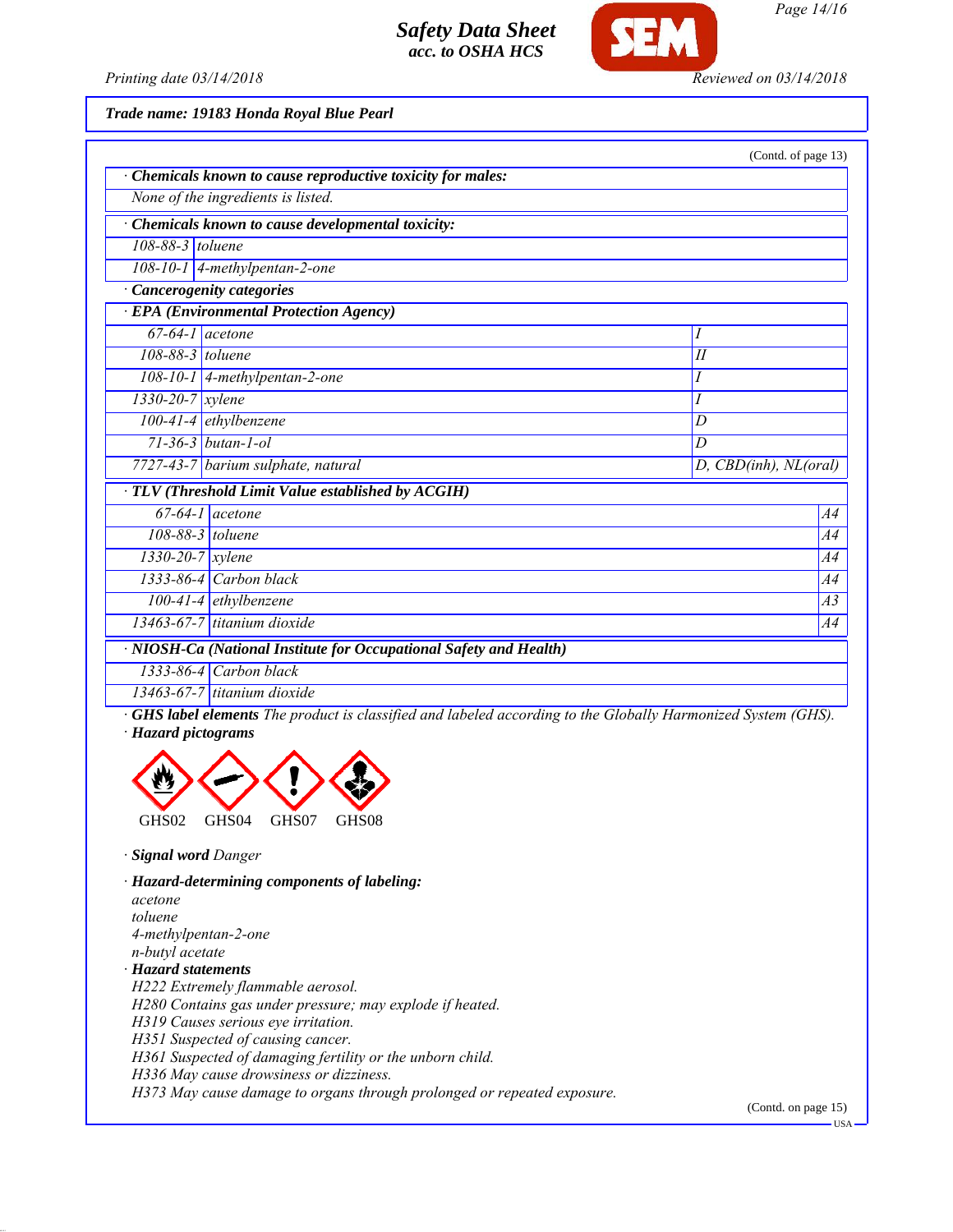

*Page 15/16*

#### *Trade name: 19183 Honda Royal Blue Pearl*

|                                                                                                               | (Contd. of page 14)                                                                                    |  |  |  |
|---------------------------------------------------------------------------------------------------------------|--------------------------------------------------------------------------------------------------------|--|--|--|
| · Precautionary statements                                                                                    |                                                                                                        |  |  |  |
| P <sub>201</sub>                                                                                              | Obtain special instructions before use.                                                                |  |  |  |
| P <sub>202</sub>                                                                                              | Do not handle until all safety precautions have been read and understood.                              |  |  |  |
| <i>P210</i>                                                                                                   | Keep away from heat/sparks/open flames/hot surfaces. - No smoking.                                     |  |  |  |
| <i>P211</i>                                                                                                   | Do not spray on an open flame or other ignition source.                                                |  |  |  |
| <i>P251</i>                                                                                                   | Pressurized container: Do not pierce or burn, even after use.                                          |  |  |  |
| <i>P260</i>                                                                                                   | Do not breathe dust/fume/gas/mist/vapors/spray.                                                        |  |  |  |
| P <sub>264</sub>                                                                                              | Wash thoroughly after handling.                                                                        |  |  |  |
| <i>P271</i>                                                                                                   | Use only outdoors or in a well-ventilated area.                                                        |  |  |  |
| P <sub>280</sub>                                                                                              | Wear protective gloves/protective clothing/eye protection/face protection.                             |  |  |  |
| $P304 + P340$                                                                                                 | IF INHALED: Remove person to fresh air and keep comfortable for breathing.                             |  |  |  |
| P305+P351+P338 If in eyes: Rinse cautiously with water for several minutes. Remove contact lenses, if present |                                                                                                        |  |  |  |
|                                                                                                               | and easy to do. Continue rinsing.                                                                      |  |  |  |
| $P308 + P313$                                                                                                 | IF exposed or concerned: Get medical advice/attention.                                                 |  |  |  |
| P312                                                                                                          | Call a poison center/doctor if you feel unwell.                                                        |  |  |  |
| P314                                                                                                          | Get medical advice/attention if you feel unwell.                                                       |  |  |  |
| $P337 + P313$                                                                                                 | If eye irritation persists: Get medical advice/attention.                                              |  |  |  |
| $P403 + P233$                                                                                                 | Store in a well-ventilated place. Keep container tightly closed.                                       |  |  |  |
| <i>P405</i>                                                                                                   | Store locked up.                                                                                       |  |  |  |
| $P410 + P403$                                                                                                 | Protect from sunlight. Store in a well-ventilated place.                                               |  |  |  |
| $P410 + P412$                                                                                                 | Protect from sunlight. Do not expose to temperatures exceeding 50°C/122°F.                             |  |  |  |
| <i>P501</i>                                                                                                   | Dispose of contents/container in accordance with local/regional/national/international<br>regulations. |  |  |  |

*· Chemical safety assessment: A Chemical Safety Assessment has not been carried out.*

#### *\* 16 Other information*

*This information is based on our present knowledge. However, this shall not constitute a guarantee for any specific product features and shall not establish a legally valid contractual relationship.*

- *· Department issuing SDS: Environment protection department.*
- *· Contact: Rita Joiner (rjoiner@semproducts.com)*
- *· Date of preparation / last revision 03/14/2018 / 18*
- *· Abbreviations and acronyms:*

*RID: Règlement international concernant le transport des marchandises dangereuses par chemin de fer (Regulations Concerning the International Transport of Dangerous Goods by Rail) ICAO: International Civil Aviation Organisation*

*ADR: Accord européen sur le transport des marchandises dangereuses par Route (European Agreement concerning the International Carriage of Dangerous Goods by Road)*

*IMDG: International Maritime Code for Dangerous Goods*

- *DOT: US Department of Transportation*
- *IATA: International Air Transport Association*

*ACGIH: American Conference of Governmental Industrial Hygienists*

- *EINECS: European Inventory of Existing Commercial Chemical Substances*
- *ELINCS: European List of Notified Chemical Substances CAS: Chemical Abstracts Service (division of the American Chemical Society)*
- 

*NFPA: National Fire Protection Association (USA)*

- *HMIS: Hazardous Materials Identification System (USA) VOC: Volatile Organic Compounds (USA, EU)*
- *LC50: Lethal concentration, 50 percent*
- *LD50: Lethal dose, 50 percent*
- *PBT: Persistent, Bioaccumulative and Toxic*
- *vPvB: very Persistent and very Bioaccumulative*
- *NIOSH: National Institute for Occupational Safety*
- *OSHA: Occupational Safety & Health*
- *TLV: Threshold Limit Value*
- *PEL: Permissible Exposure Limit*

(Contd. on page 16)

USA